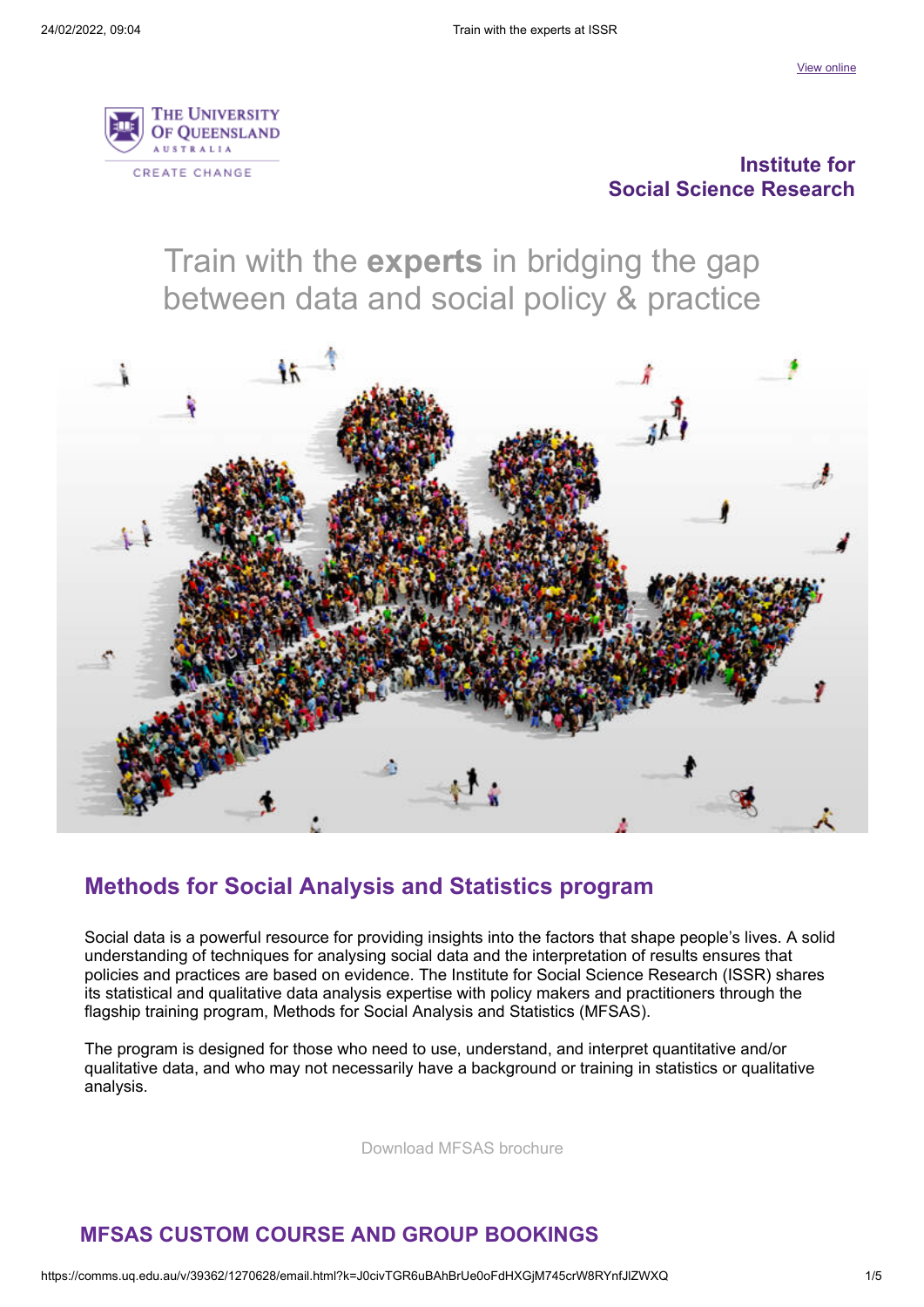### **Co-design a customised MFSAS training course for your organisation**

ISSR will help you produce research methods and evidence-based approaches to support the design, implementation and evaluation of research projects, policy and programs. We can customise our course content for your group's research training needs, potentially working on your organisation's specific research problems and data. Group courses can be held at your location, online or at ISSR's training facilities.



To discuss group and custom training options please contact [issr.education@uq.edu.au.](mailto:issr.education@uq.edu.au)

### **CAPABILITY TRAINING**

### **Customised capability training for organisations**

ISSR's team of research experts will work closely with your staff to build their capability while undertaking project work specific to your organisation. We work with organisations to develop evaluation frameworks and survey instruments, and to undertake data analysis including quantitative, qualitative and economic (e.g., cost benefit analysis). We design completely customised experiences to ensure your workforce develops relevant and valuable skills and gains the most possible benefit from their training.

Please contact [issr.education@uq.edu.au](mailto:issr.education@uq.edu.au) to discuss how our researchers can help build capability in your organisation.

### **MFSAS TRAINING CALENDAR 2022**

## **Gathering and Analysing Qualitative Data**

This three-day course will provide you with qualitative skills to design, collect, analyse and make evidenced-informed decisions based on qualitative data or qualitative data integrated with quantitative data (mixed methods). This course has an experiential design, providing opportunities to practice the skills learnt to undertake interviews, focus groups or visual methods and obtain feedback from the trainers in a supportive environment. The trainers have extensive research experience and use this experience to provide real world examples of how this method is applied in practice to collect large scale qualitative data and how to understand the results from administrative or survey data by investigating these findings in more depth through qualitative methods. **[Read more here](https://comms.uq.edu.au/ch/39362/1h1y8/2198844/4civH1OPcpckUXTP.iht3Hi3XLeq3PP06_V1yd8X.html)**

**ONLINE DELIVERY** via Zoom **[Tuesday, 17 May - Thursday, 19 May 2022](https://comms.uq.edu.au/ch/39362/1h1y8/2198856/4civH1OPcpckUXTP.ihtCZhepYfn29ft5yycGeOq.html)**

**FACE TO FACE DELIVERY** [at ISSR, Long Pocket Precinct](https://comms.uq.edu.au/ch/39362/1h1y8/1837195/4civH1OPcpckUXTP.iht5.TVFDPPS.7zJwbj9GC5.html) **[Monday, 24 October - Wednesday, 26 October 2022](https://comms.uq.edu.au/ch/39362/1h1y8/2198857/4civH1OPcpckUXTP.ihts2ffeLzc1g_Su5TOOKDK.html)**



### **Program Evaluation**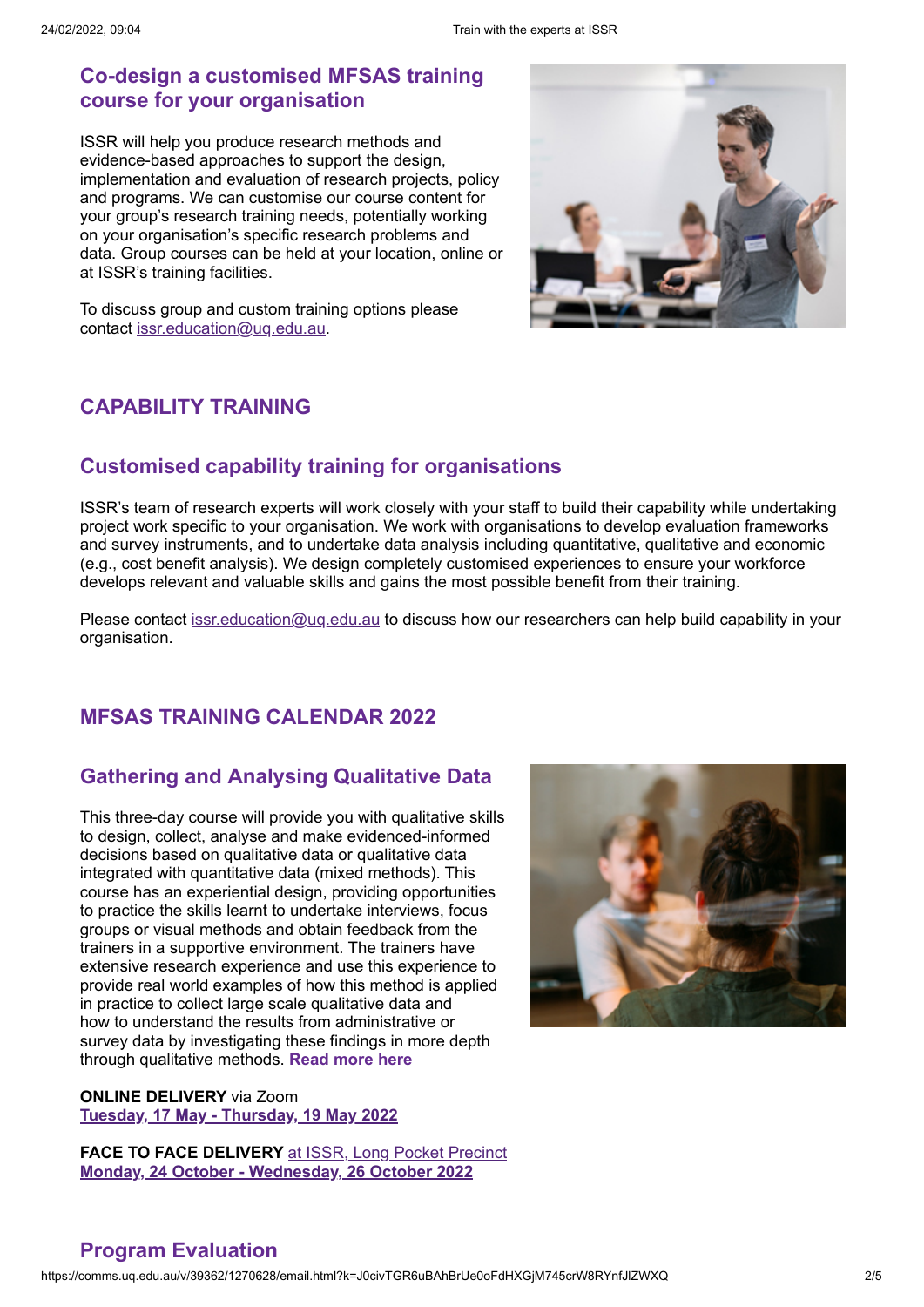This two-day introduction to Program Evaluation introduces key evaluation concepts and techniques. It provides participants with the foundational skills to plan or commission an evaluation. This course provides foundational knowledge and uses relevant scenarios and focused interactive activities to build practical skills and understanding. **[Read more here](https://comms.uq.edu.au/ch/39362/1h1y8/2198840/4civH1OPcpckUXTP.ihtDZmsSHnGytFXdRlphFGk.html)**

**ONLINE DELIVERY** via Zoom **[Wednesday, 11 May - Thursday, 12 May 2022](https://comms.uq.edu.au/ch/39362/1h1y8/2198858/4civH1OPcpckUXTP.iht_gcVIkgqsWuxDO52sBaa.html)**

**FACE TO FACE DELIVERY** [at ISSR, Long Pocket Precinct](https://comms.uq.edu.au/ch/39362/1h1y8/1837195/4civH1OPcpckUXTP.iht5.TVFDPPS.7zJwbj9GC5-1.html) **[Wednesday, 19 October - Thursday, 20 October 2022](https://comms.uq.edu.au/ch/39362/1h1y8/2198859/4civH1OPcpckUXTP.ihtTcPToWn4PNmiP1oudhpn.html)**



## **Social Cost-Benefit Analysis**

This three-day course equips participants with an understanding and working knowledge of the skills required to apply Cost-Benefit Analysis (CBA) to the appraisal and evaluation of projects, policies, programs and regulations with mainly social costs and benefits. The workshop will cover the potential uses and limitations of cost-benefit analysis (CBA), introduce Social Return on Investment (SROI) analysis, examine the principles and methods underlying CBA and non-market valuation, and provide hands-on exercises to practice the basic skills required to perform CBAs using Excel.



This course does NOT focus on non-economic project

evaluation, but rather on the application of financial and economic principles, and analysis to the evaluation of projects, policies etc. with a social focus. **[Read more here](https://comms.uq.edu.au/ch/39362/1h1y8/2198846/4civH1OPcpckUXTP.ihtsurJHWgugz5FGFccdkCE.html)**

**ONLINE DELIVERY** via Zoom **[Tuesday, 7 June - Thursday, 9 June 2022](https://comms.uq.edu.au/ch/39362/1h1y8/2198862/4civH1OPcpckUXTP.ihtzg5lTXfRoicHbKYIQXbh.html)**

### **Introduction to Longitudinal Data Analysis and Panel Regression Models**

This two-day course provides participants with a thorough understanding of the structure, properties and uses of quantitative longitudinal survey datasets, as well the skills to confidently manage and analyse these. It combines comprehensive explanations with hands-on practical sessions using Stata software and data from the Household, Income and Labour Dynamics in Australia (HILDA) Survey. **[Read more here](https://comms.uq.edu.au/ch/39362/1h1y8/2198842/4civH1OPcpckUXTP.ihtB24YLrjbsgamupn8acNN.html)**

**FACE TO FACE DELIVERY** [at ISSR, Long Pocket Precinct](https://comms.uq.edu.au/ch/39362/1h1y8/1837195/4civH1OPcpckUXTP.iht5.TVFDPPS.7zJwbj9GC5-2.html) **[Monday, 16 - Tuesday, 17 May 2022](https://comms.uq.edu.au/ch/39362/1h1y8/2198863/4civH1OPcpckUXTP.ihteM1s4Wvhqf03OqFtqBkL.html) [Monday, 31 October - Tuesday, 1 November 2022](https://comms.uq.edu.au/ch/39362/1h1y8/2198864/4civH1OPcpckUXTP.ihtDPVN3FEpBPN0Yr6v2joy.html)**



### **Modelling Change and Event Occurrence**

This two-day course introduces participants to methods for analysing individual change over time and event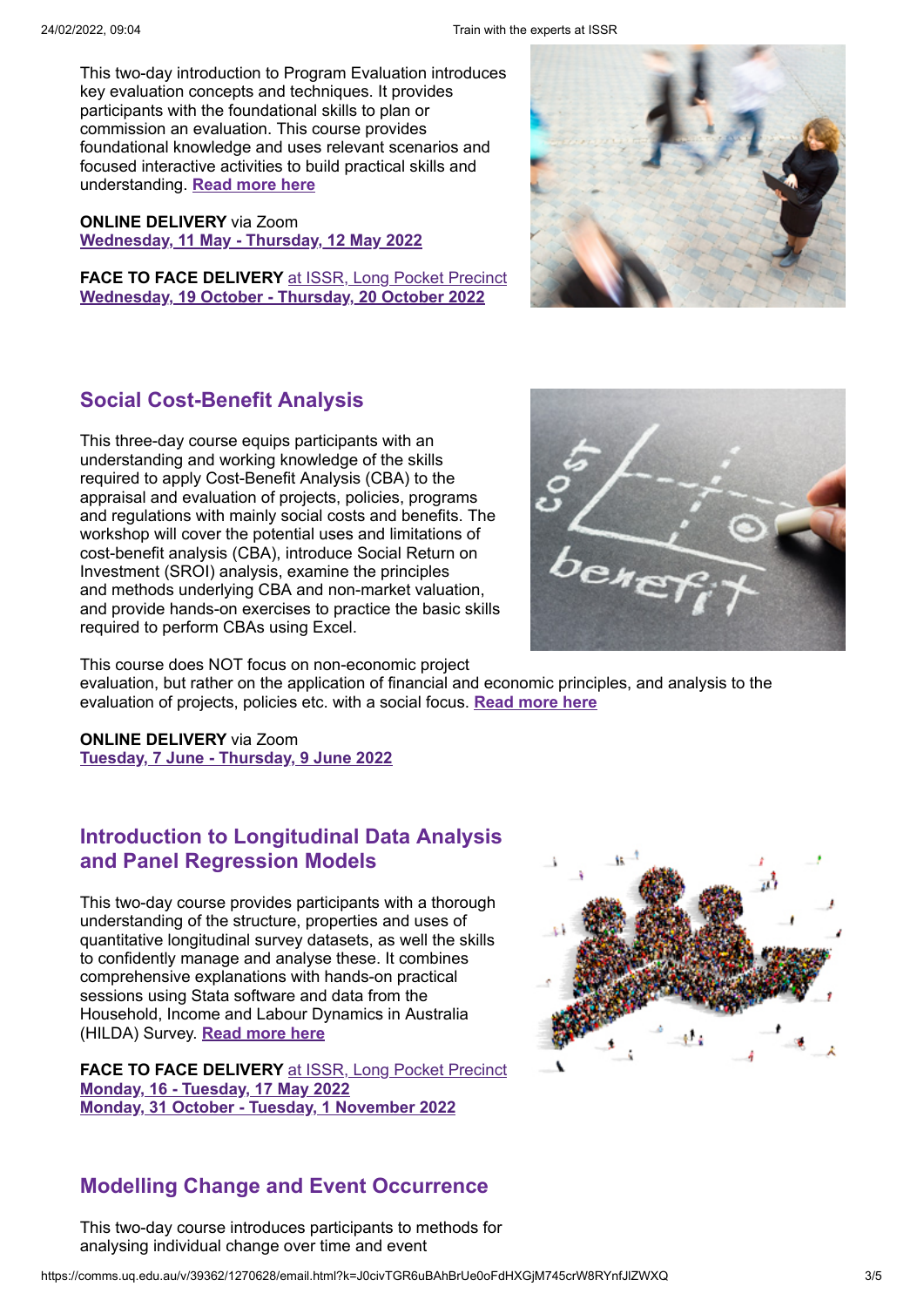occurrence. Theoretical material is combined with examples of applied research using these methods as well as hands-on sessions using Stata software and data from the Longitudinal Study of Australian Children (LSAC). **[Read more here](https://comms.uq.edu.au/ch/39362/1h1y8/2198843/4civH1OPcpckUXTP.ihtQg5WYOYDinLuUaJ2enMf.html)**

**FACE TO FACE DELIVERY** [at ISSR, Long Pocket Precinct](https://comms.uq.edu.au/ch/39362/1h1y8/1837195/4civH1OPcpckUXTP.iht5.TVFDPPS.7zJwbj9GC5-3.html) **[Wednesday, 18 - Thursday, 19 May 2022](https://comms.uq.edu.au/ch/39362/1h1y8/2198865/4civH1OPcpckUXTP.ihtbraD.IdyxEG26xOnLXTL.html) [Wednesday, 2 - Thursday, 3](https://comms.uq.edu.au/ch/39362/1h1y8/2198866/4civH1OPcpckUXTP.iht5T5mk9zPoktnduumxOO_.html) November 2022**



# **TAKE OUR QUICK SURVEY**

### **Help us understand your training needs**

The current MFSAS program consists of 5 courses but we would like to take this opportunity to better understand your training needs. What courses you would like to see offered, whether offering credentials are important to you and/or the organisation in which you work?

We would greatly appreciate if you could take a few minutes and **[complete this survey](https://comms.uq.edu.au/ch/39362/1h1y8/2198853/4civH1OPcpckUXTP.ihtPfo4FFuz3DyI9U_z1YxU.html).**



# **SOCIAL SCIENCE RESEARCH METHODS**

### **Showcasing real-world examples of research methods and designs in action**

ISSR applies developed theories, research designs and research methods to the questions we investigate. We design studies that collect and create new data and information as well as use existing already collected data and information. We showcase these studies in our training courses to provide evidence-based examples of putting social data to work in the real-world.

Learn about our varied research methods including Evaluation Methods (below), just one of the detailed videos featured on our website. This video describes the various types of evaluations and illustrates these using examples from evaluation research conducted in ISSR.

Find this and more detailed videos about our varied approaches on our [website](https://comms.uq.edu.au/ch/39362/1h1y8/2198855/4civH1OPcpckUXTP.ihtxAAefMnsoB38G.eQgfe5.html).